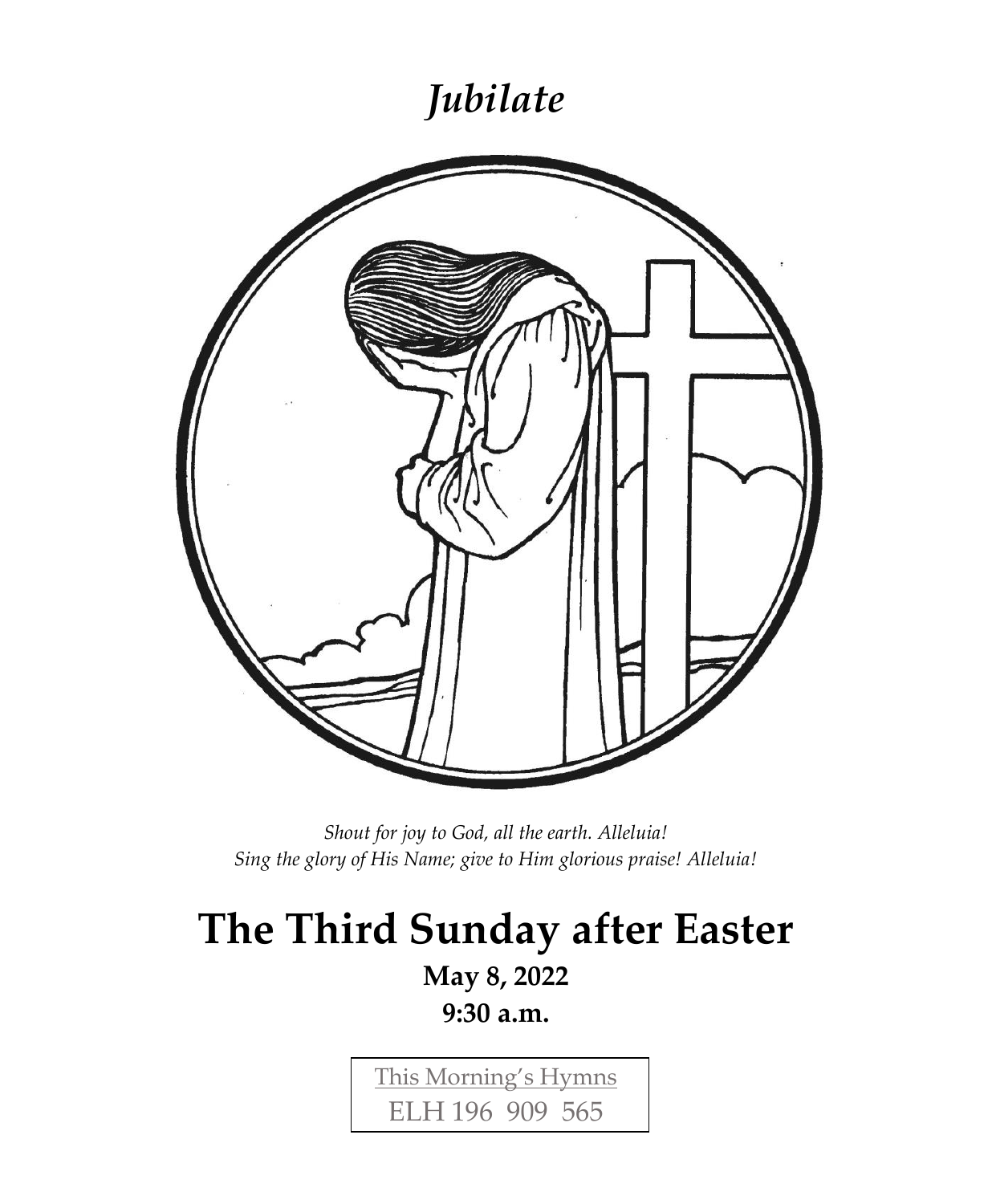- Full clear, on every page; To guard the nation's life. Our fathers owned Thy goodness, Their Gospel of redemption, And we their deeds record, Sin pardoned, man restored, And both of this bear witness, Was all in this enfolded,
- 2) Thy heralds brought glad tidings 4) And we, shall we be faithless? They bade men rise, and hasten Shall we evade the conflict, To share the great King's feast; And cast away our crown? In every deed and word, Some better thing is stored;
- 1) Thy hand, O God, has guided 3) Through many a day of darkness, Thy flock from age to age; Through many a scene of strife, The wondrous tale is written, The faithful few fought bravely One Church, one Faith, one Lord. One Church, one Faith, one Lord.
	- To greatest, as to least; The shall hearts fail, hands hang down? And this was all their teaching, Not so; in God's deep counsels To all alike proclaiming, To all maintain, unflinching, One Church, one Faith, one Lord. One Church, one Faith, one Lord.
		- 5) Thy mercy will not fail us, Nor leave Thy work undone; With Thy right hand to help us, The vict'ry shall be won; And then by men and angels Thy name shall be adored, And this shall be their anthem, One Church, one Faith, one Lord.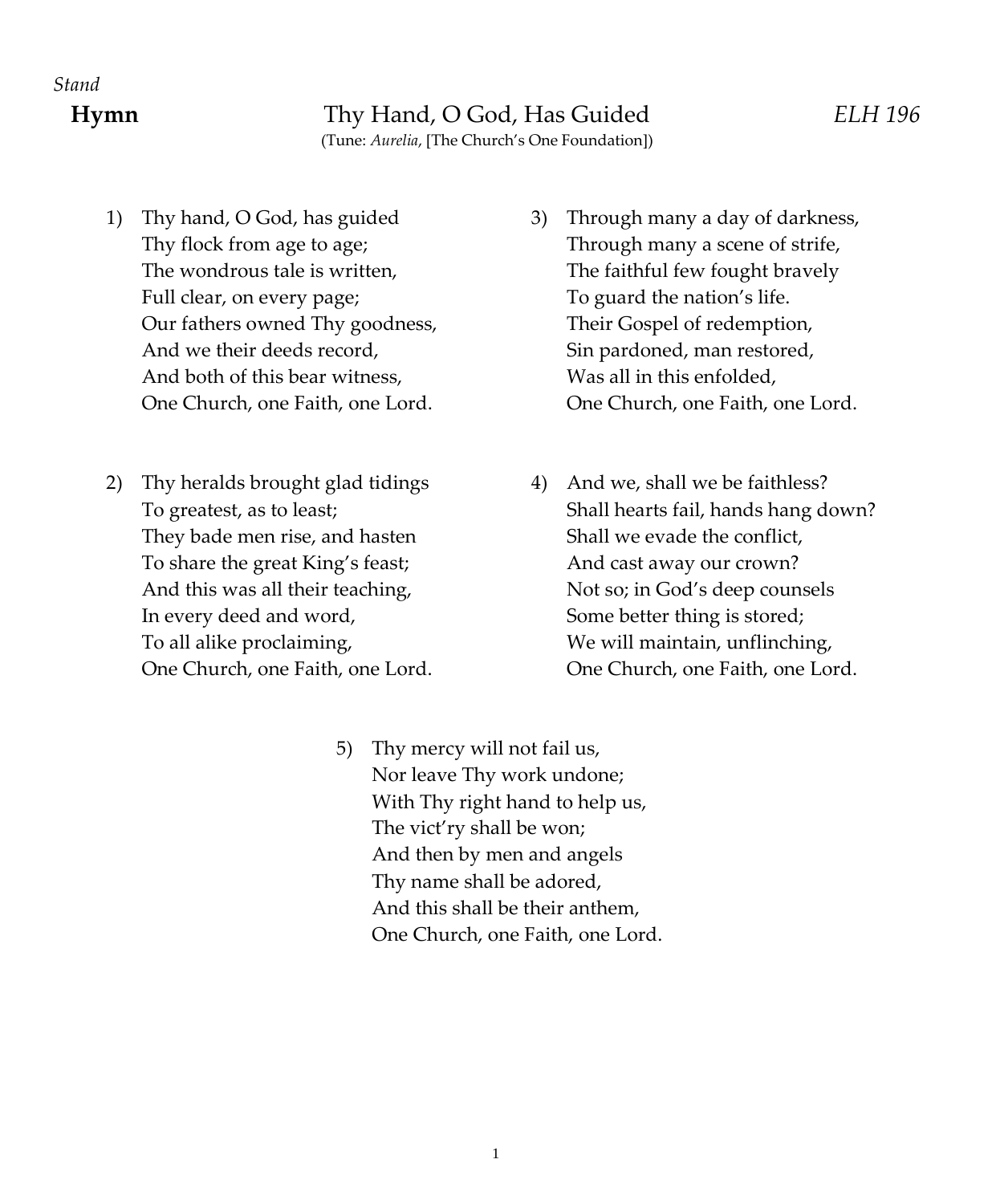# $H$  CONFESSION AND ABSOLUTION  $H$

- $\Box$  In the Name of the Father and of the  $\div$  Son and of the Holy Spirit.
- C **Amen.**
- L Beloved in the Lord! Let us draw near with a true heart and confess our sins unto God our Father, beseeching Him in the Name of our Lord Jesus Christ to grant us forgiveness.
- $\Box$  Our help is in the Name of the Lord,
- C **who made Heaven and earth.**
- $\Box$  I said, I will confess my transgressions unto the Lord,
- C **and You forgave the iniquity of my sin.**
- L Almighty God, our Maker and Redeemer, we poor sinners confess unto You that we are by nature sinful and unclean and that we have sinned against You by thought, word, and deed. Wherefore we flee for refuge to Your infinite mercy, seeking and imploring Your grace for the sake of our Lord Jesus Christ.
- C **O Most Merciful God, who has given Your only-begotten Son to die for us, have mercy upon us and for His sake grant us remission of all our sins; and by Your Holy Spirit increase in us true knowledge of You and of Your will and true obedience to Your Word, to the end that by Your grace we may come to everlasting life; through Jesus Christ, our Lord. Amen.**
- L Almighty God, our Heavenly Father, has had mercy upon us and has given His only Son to die for us and for His sake forgives us all our sins. To those who believe on His Name He gives power to become the children of God and has promised them His Holy Spirit. He that believes and is baptized shall be saved. Grant this, Lord, unto us all.
- C **Amen.**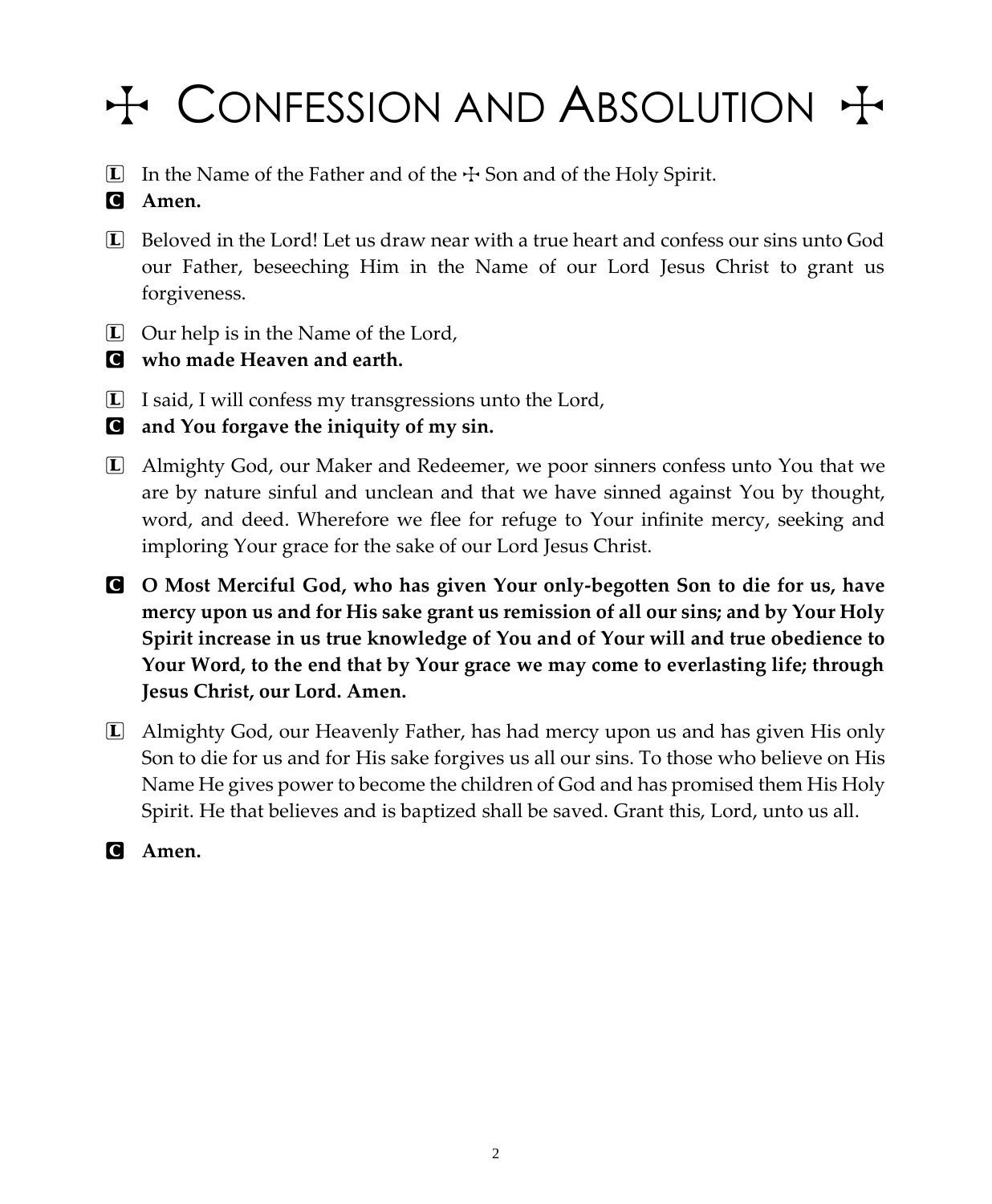# $H$  The Office of Matins  $H$

#### **Opening Versicles** *p. 219*

 $H$  PSALMODY  $H$ 

**Venite** *pp. 220–221*

**Psalm 147** *(antiphon: v. 3) He heals the broken- | hearted\* and binds | up their wounds.* Praise the LORD! For it is good to sing praises | to our God;**\*** for it is pleasant, and a song of praise is  $\vert$  fitting. **The LORD builds up Je- | rusalem;\* he gathers the outcasts of | Israel.** He heals the broken- | hearted**\*** and binds  $\vert$  up their wounds. **He determines the number | of the stars;\* he gives to all of | them their names.** Great is our Lord, and abun- | dant in power;**\*** his understanding is beyond  $\vert$  measure. **The LORD lifts up the | humble;\* he casts the wicked | to the ground.** Sing to the LORD with thanks- | giving;**\*** make melody to our God | on the lyre! **He covers the heavens with clouds; he prepares rain | for the earth;\* he makes grass grow | on the hills.** He gives to the | beasts their food,**\*** and to the young ravens  $\vert$  that cry. **His delight is not in the strength | of the horse,\* nor his pleasure in the legs | of a man,** but the LORD takes pleasure in those who | fear him,**\*** in those who hope in his  $\vert$  steadfast love. **Praise the LORD, O Je- | rusalem!\***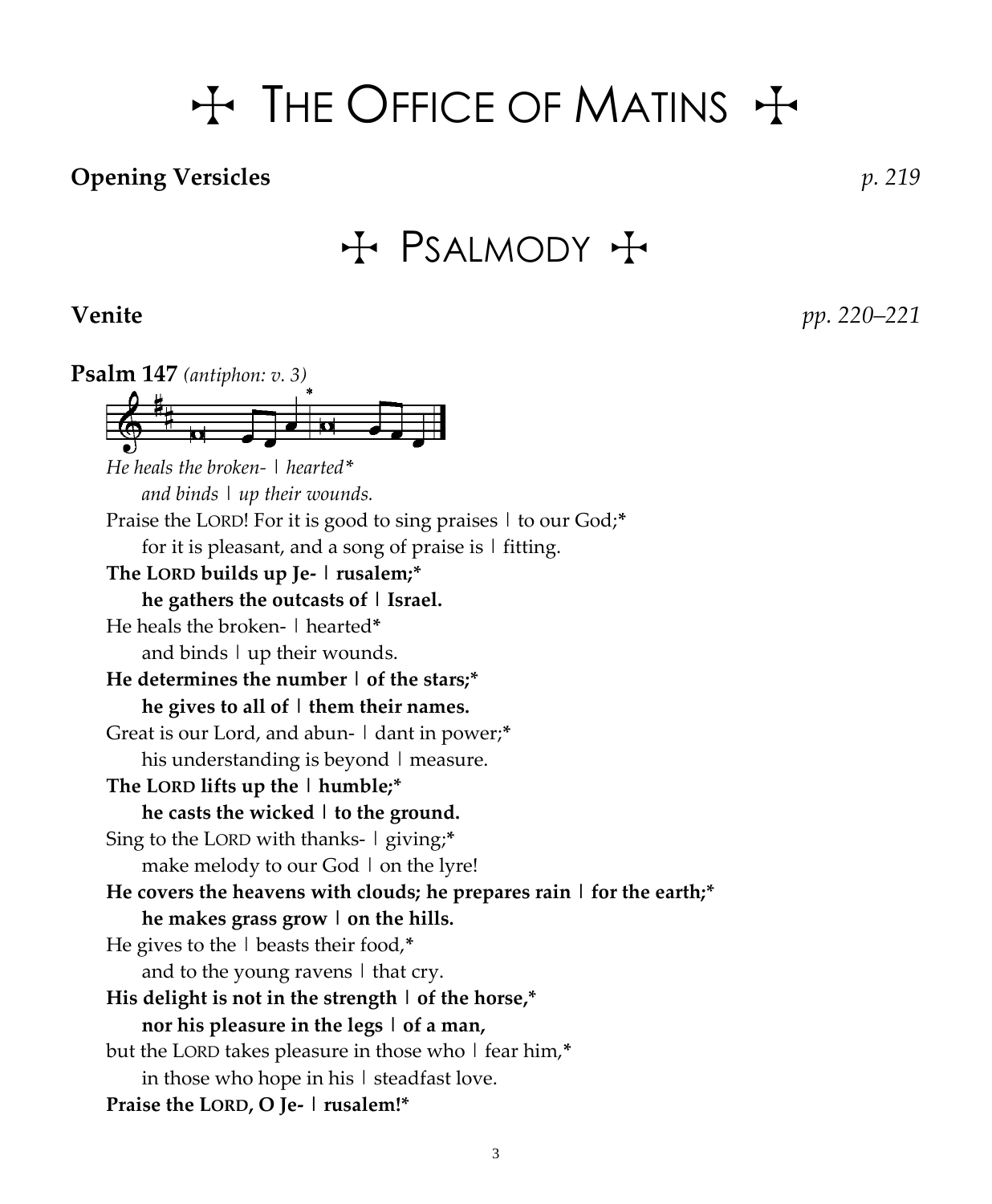**Praise your God, O | Zion!** For he strengthens the bars | of your gates;**\*** he blesses your children with- | in you. **He makes peace in your | borders;\* he fills you with the finest | of the wheat.** He sends out his command | to the earth;**\*** his word runs  $\vert$  swiftly. **He gives | snow like wool;\* he scatters hoarfrost like | ashes.** He hurls down his crystals of | ice like crumbs;**\*** who can stand be- | fore his cold? **He sends out his word, and | melts them;\* he makes his wind blow and the | waters flow.** He declares his word to | Jacob,**\*** his statutes and just decrees to  $\vert$  Israel. **He has not dealt thus with any other | nation;\* they do not know his just decrees. | Praise the LORD!** *Glory be to the Father and | to the Son\* and to the Holy | Spirit;* **as it was in the be- | ginning,\* is now, and will be forever. | Amen. He heals the broken- | hearted\* and binds | up their wounds.**

## $H$  READINGS  $H$

#### *Sit*

#### **First Reading** *Isaiah 40:25–31*

*In those days the prophet Isaiah said:* <sup>25</sup>To whom then will you compare Me, that I should be like him? says the Holy One. <sup>26</sup>Lift up your eyes on high and see: who created these? He who brings out their host by number, calling them all by name, by the greatness of His might, and because He is strong in power not one is missing.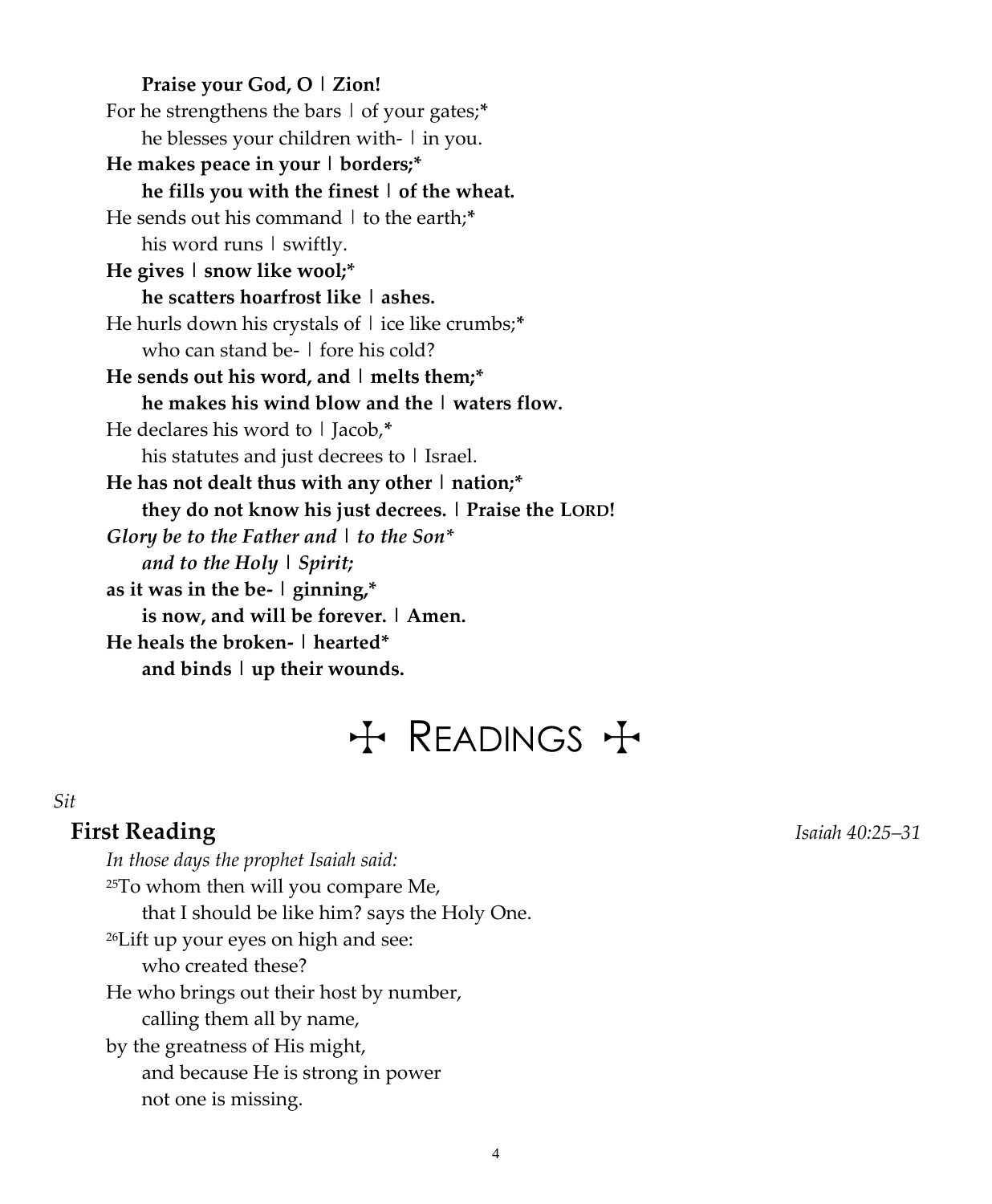<sup>27</sup>Why do you say, O Jacob, and speak, O Israel, "My way is hidden from the LORD, and my right is disregarded by my God"? <sup>28</sup>Have you not known? Have you not heard? The LORD is the Everlasting God, the Creator of the ends of the earth. He does not faint or grow weary; His understanding is unsearchable. <sup>29</sup>He gives power to the faint, and to Him who has no might He increases strength. <sup>30</sup>Even youths shall faint and be weary, and young men shall fall exhausted; <sup>31</sup>but they who wait for the LORD shall renew their strength; they shall mount up with wings like eagles; they shall run and not be weary; they shall walk and not faint.

**L** O Lord, have mercy on us.

C **Thanks be to God.**

#### **Second Reading** *1 John 3:1–3*

<sup>1</sup>See what kind of love the Father has given to us, that we should be called children of God; and so we are. The reason why the world does not know us is that it did not know Him. 2Beloved, we are God's children now, and what we will be has not yet appeared; but we know that when He appears we shall be like Him, because we shall see Him as He is. <sup>3</sup>And everyone who thus hopes in Him purifies himself as He is pure.

L O Lord, have mercy on us.

C **Thanks be to God.**

#### **Third Reading** *John 16:16–22*

<sup>16"</sup>A little while, and you will see Me no longer; and again a little while, and you will see Me." 17So some of His disciples said to one another, "What is this that He says to us, 'A little while, and you will not see Me, and again a little while, and you will see Me'; and, 'because I am going to the Father'?" 18So they were saying, "What does He mean by 'a little while'? We do not know what He is talking about." <sup>19</sup>Jesus knew that they wanted to ask Him, so He said to them, "Is this what you are asking yourselves, what I meant by saying, 'A little while and you will not see Me, and again a little while and you will see Me'? <sup>20</sup>Truly, truly, I say to you, you will weep and lament, but the world will rejoice. You will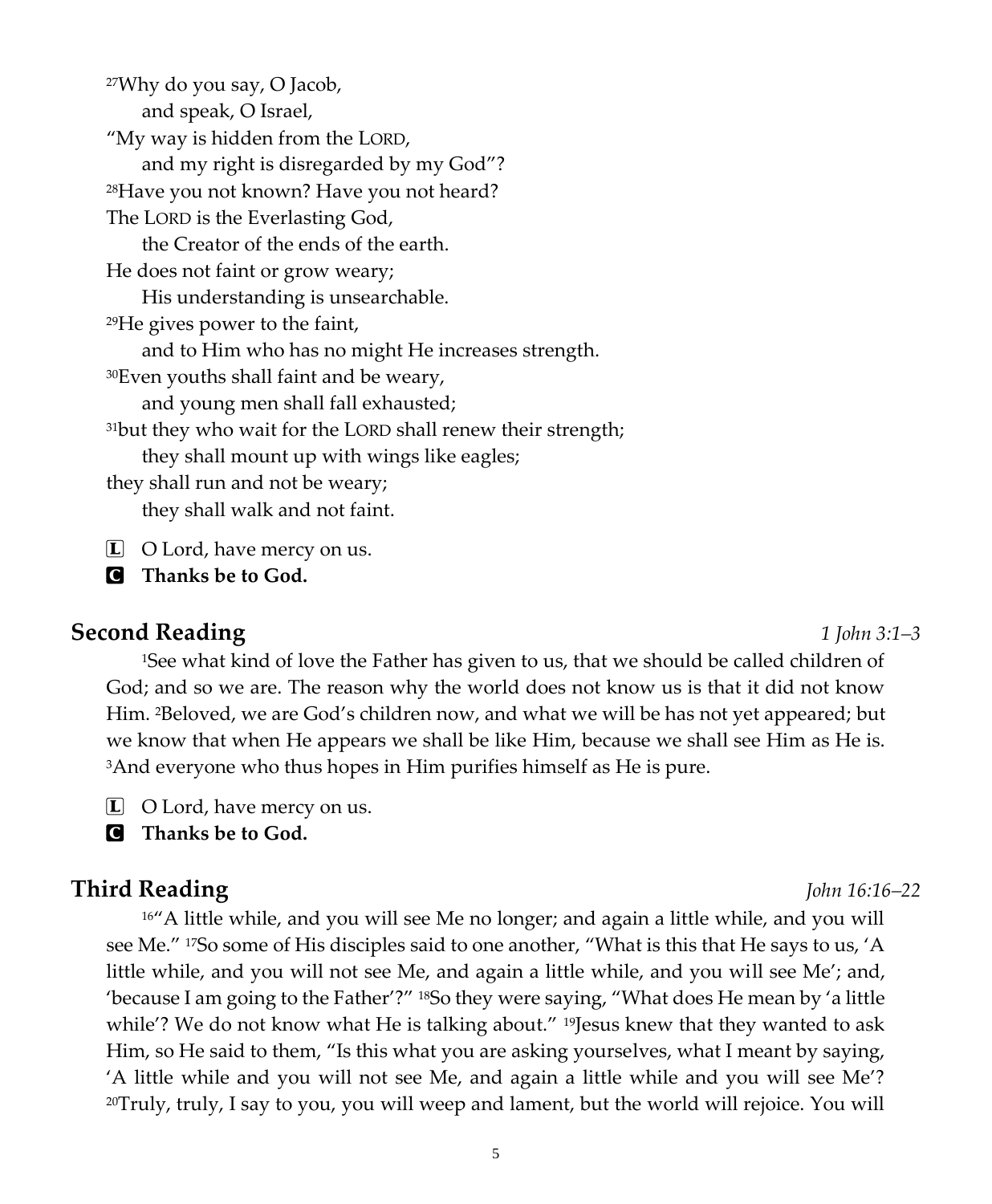be sorrowful, but your sorrow will turn into joy. <sup>21</sup>When a woman is giving birth, she has sorrow because her hour has come, but when she has delivered the baby, she no longer remembers the anguish, for joy that a human being has been born into the world. 22So also you have sorrow now, but I will see you again and your hearts will rejoice, and no one will take your joy from you.

- L O Lord, have mercy on us.
- C **Thanks be to God.**

| <b>Easter Responsory</b>  |                                    | p. 222      |
|---------------------------|------------------------------------|-------------|
| Sit<br><b>Office Hymn</b> | Christ Is Made the Sure Foundation | 909         |
| Sermon                    |                                    |             |
|                           | + CANTICLE +                       |             |
| Stand<br>Te Deum          |                                    | pp. 223–225 |

*Sit*

| <b>Offering/LWML Mites</b> |  |  |  |
|----------------------------|--|--|--|
|----------------------------|--|--|--|

+ PRAYER +

| Stand                     |                               |               |
|---------------------------|-------------------------------|---------------|
| Kyrie & Lord's Prayer     |                               | <i>p.</i> 227 |
| <b>Collects</b>           |                               | pp. 227–228   |
| Benedicamus & Benediction |                               | <i>p.</i> 228 |
| Hymn                      | Thy Works, Not Mine, O Christ | 565           |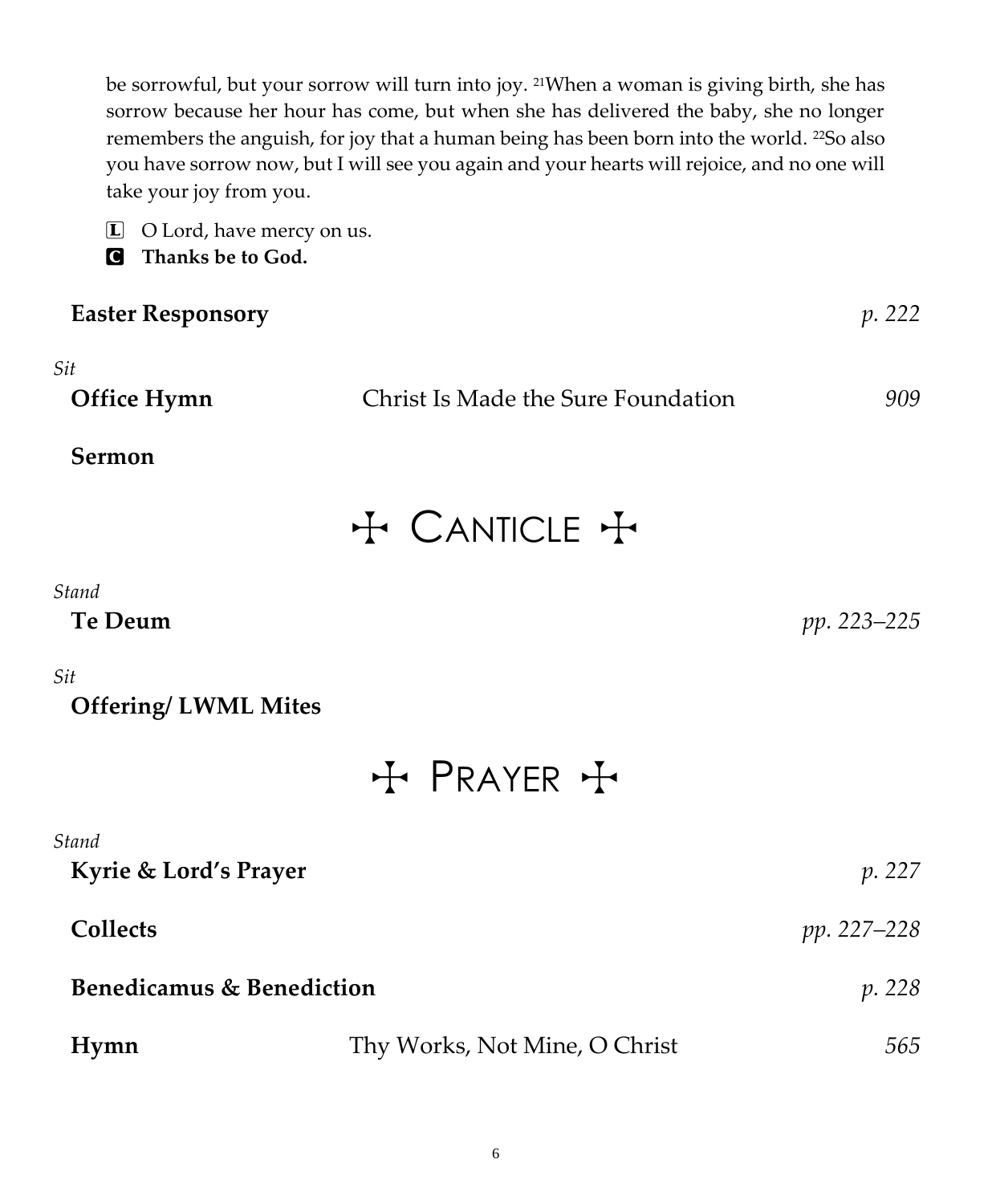

Flowers under the cross are given in honor of all the mothers in the congregation. Happy Mother's Day!



### **ST. PAUL LUTHERAN CHURCH**

6301 W. Indian School Road, Phoenix, Arizona 85033 | 623.846.2228 **Email:** [info@stpaullutheran-az.com](mailto:info@stpaullutheran-az.com) **Website:** [www.stpaullutheran-az.com](http://www.stpaullutheran-az.com/) Pastor Jeff Proctor, **Cell Phone: (260) 494-7622 Email:** [pastorproctor@hotmail.com](mailto:pastorproctor@hotmail.com) *"To Shine Forth the Light of God's Love into Our World"*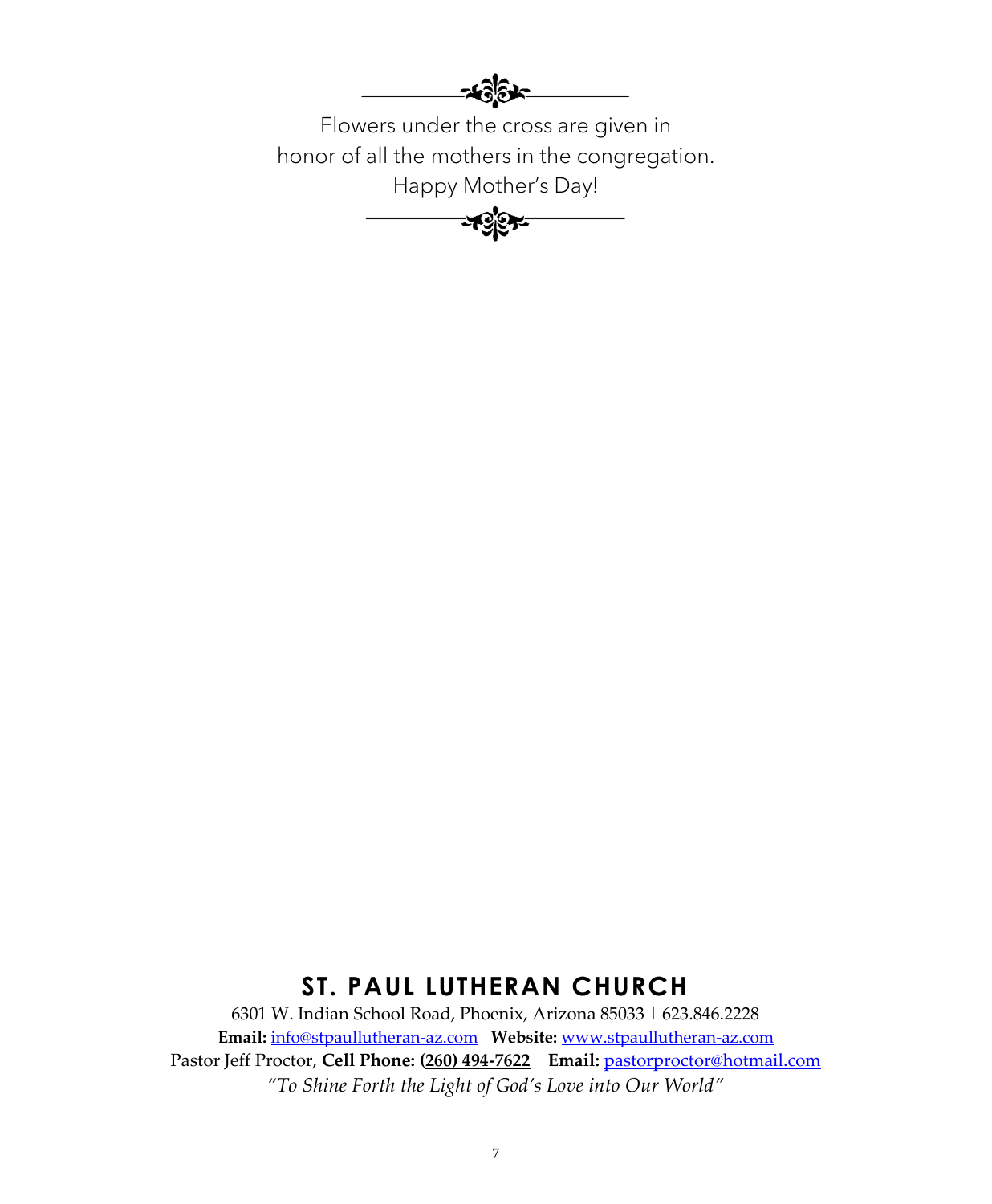# BULLETIN NEWS

### **THIS WEEK'S CALENDAR**

| Sunday, May 8      |                                | Location     |
|--------------------|--------------------------------|--------------|
| $9:30$ am          | Divine Service                 | Sanctuary    |
| 11:30am            | <b>Adult Bible Class</b>       | Irmer Hall   |
|                    | Sunday School                  | Mueller Hall |
| Wednesday, May 11  |                                |              |
| 6:30 <sub>pm</sub> | <b>Confirmation Class</b>      | Library      |
| Thursday, May 12   |                                |              |
| $7:00$ pm          | <b>Vespers</b>                 | Sanctuary    |
| Friday, May 13     |                                |              |
| $9:30$ am          | LWML Bible Study/Potluck       | Library      |
| Saturday, May 14   |                                |              |
| 8:30am             | <b>CPR Class</b>               | Muller Hall  |
| 10:30am            | Matins                         | Sanctuary    |
| 11:30am            | Olivia Proctor's Bridal Shower | Irmer Hall   |

### **BIRINDAIS**

05/09 – Joshua Dixon 05/09 – Jody Meredith

05/09 – Joseph Wininger 05/13 – Isaac Oliver, missionary family

#### **LWML Mites**

Our "mites" this morning will aid in support of Spirit Warrior in Central Maine. This program is sponsored by Hope Lutheran Church and provides healing of the invisible wounds of war through horse therapy. Using horses, the Spirit Warrior program addresses the need to provide pastoral and deaconess care to veterans and those in the military community. This grant of \$95,000 will provide funding for 58 veterans to participate in the program.

#### **LWML BIBLE STUDY/POTLUCK**

The LWML Bible study group will meet Friday, May 13 at 9:30 a.m. in the Library/Irmer Hall. This will be our last meeting until September. Our study will come from the 2022 Spring, *Lutheran Woman's Quarterly,* Promise. Power. Peace., pp. 16-17. We will convene our meeting with a potluck.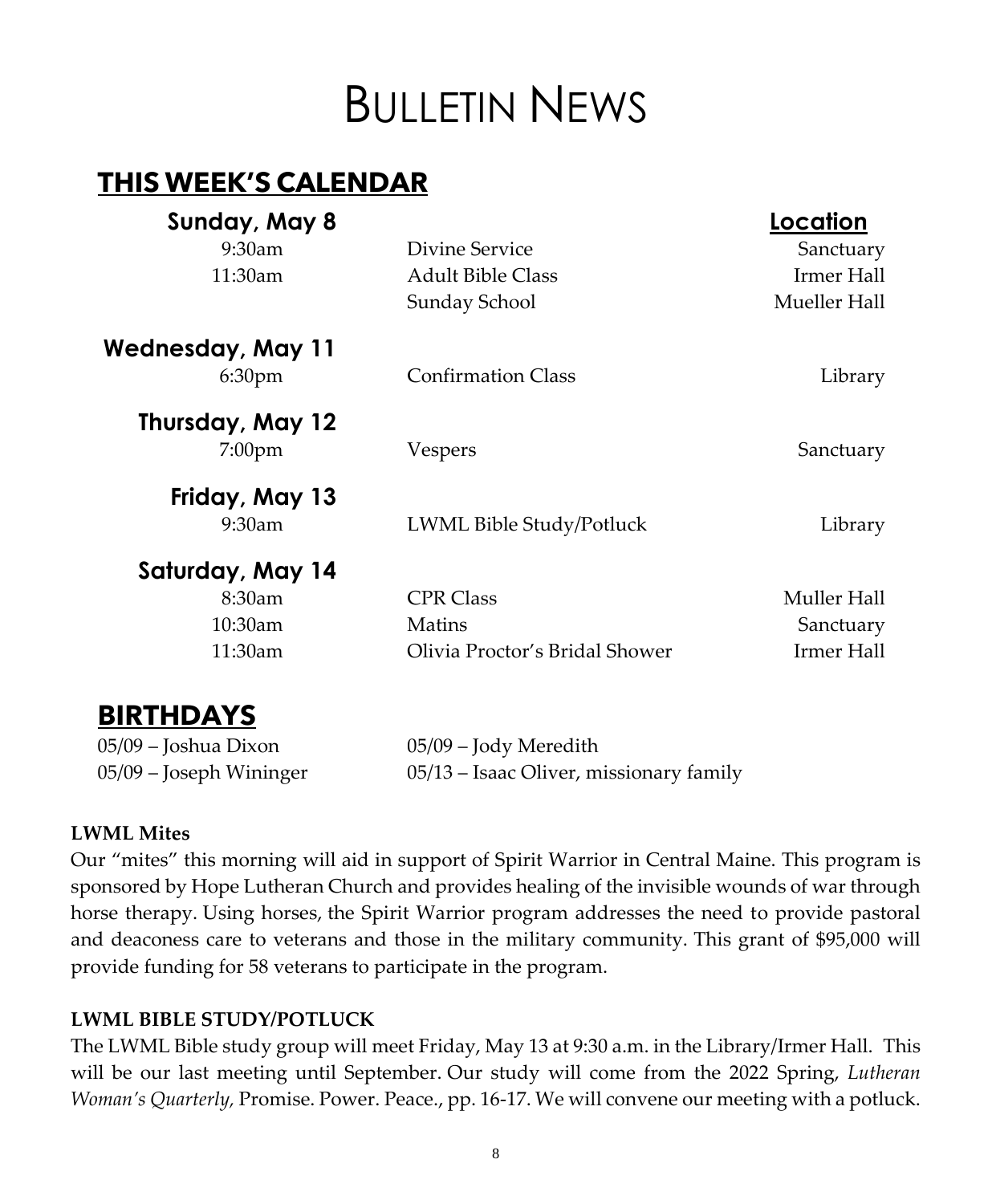Those attending are encouraged to bring a salad, dessert, or surprise dish to share with others. Join us for a morning of coffee, conversation, and commitment to God's Word.

#### **GRACE, FAITH, SCRIPTURE & CHRIST ALONE**

Issues, Etc. is a radio talk show and podcast produced by Lutheran Public Radio in Collinsville, IL and hosted by LCMS Pastor Todd Wilken. This week's subjects include: A New Study on Stay-at-Home Moms; The Lord's Supper Hymn "At the Lamb's High Feast We Sing;" The Vocation of Citizen; The Active & Passive Obedience of Christ and more. You can listen on-demand at [issuesetc.org,](https://r20.rs6.net/tn.jsp?f=001ihKvgEtH92m2UVkPu_g6s0zAXkuRM7oC1wCv4NVKH0LYIpuzI_tsT_QK9NsO1OveQ6sH-5fGgN4Dhfo9JhIDnW2u-3UHTqaSJ4hxudZ6-yWsLor6KofucvhPUm89atgo4VacEmy8GmUnc3at3BE1eg==&c=3jvjXJfGu-Q-kFWsa3bwQUIBjbR7XOZuQJL5TqbxxpXdrRz4uK6szQ==&ch=avFz1ITFrYYNpSJv6fON5cECdaU6ZAKN4vs73w5FM_8mJW9XzfXxdg==) the LPR mobile app and your favorite podcast provider.



ALL WOMEN OF ST. PAUL PLEASE JOIN US FOR A

Kower

#### HONORING

### OLIVIA PROCTOR SATURDAY, MAY 14, 2022

11:30AM

AT ST. PAUL LUTHERAN CHURCH 6301 W INDIAN SCHOOL ROAD

### Please bring a recipe or two for the bride to be!

PICK UP A BLANK RECIPE CARDS FROM THE NARTHEX COUNTER.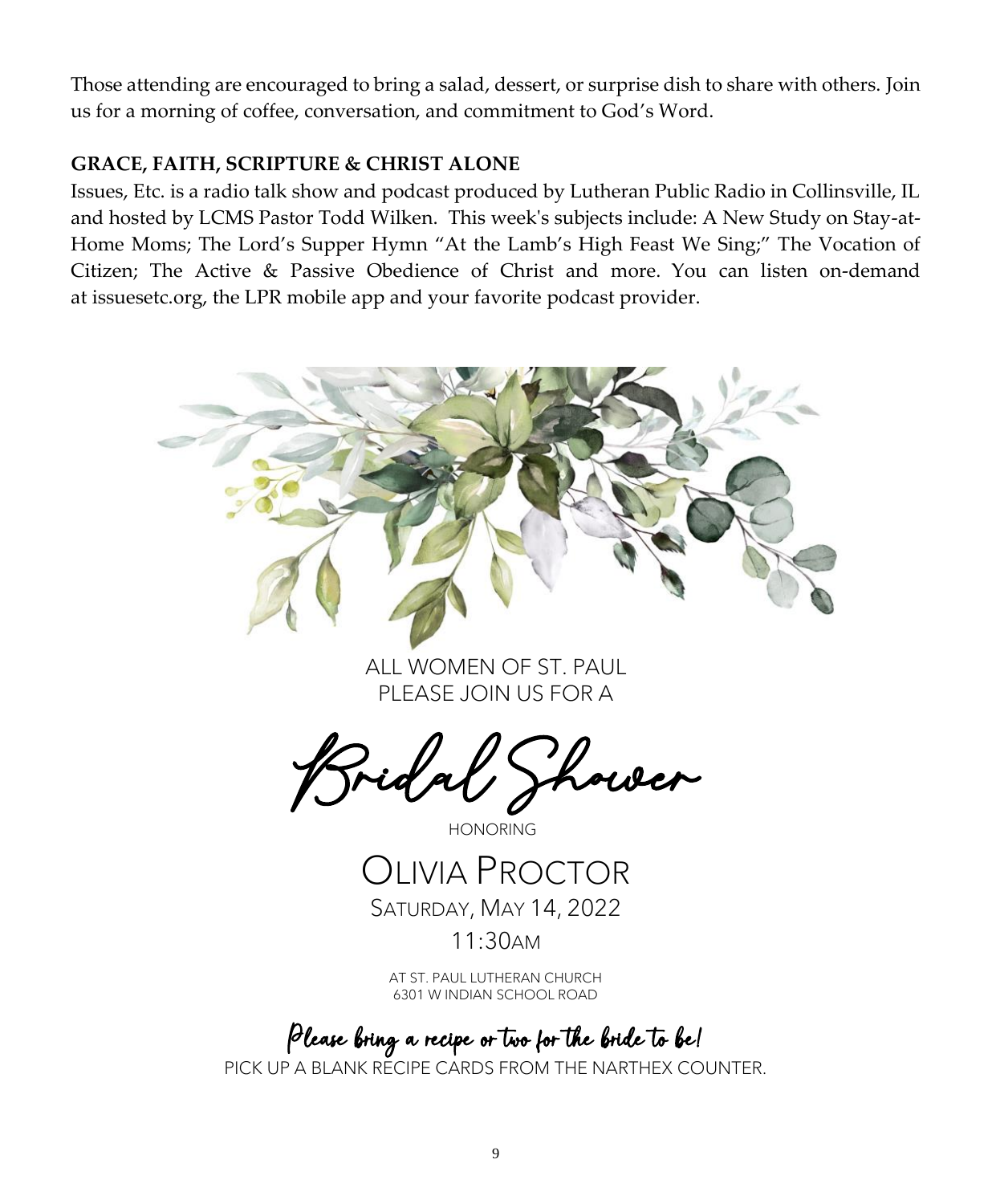

### **GRADUATE RECOGNITION**

On Sunday, May 29, we will honor and celebrate important milestones in the youth of our congregation. A cake will be shared following our morning worship service to honor graduates and those being promoted. We ask these youth to complete the form below with name and information. Promotion and graduation recognitions will be printed in the May 29 bulletin.

Please fill out the form below and return to church office by May 25, 2022.

#### **Promoted from Elementary/Middle School:**



Additional forms on narthex counter.